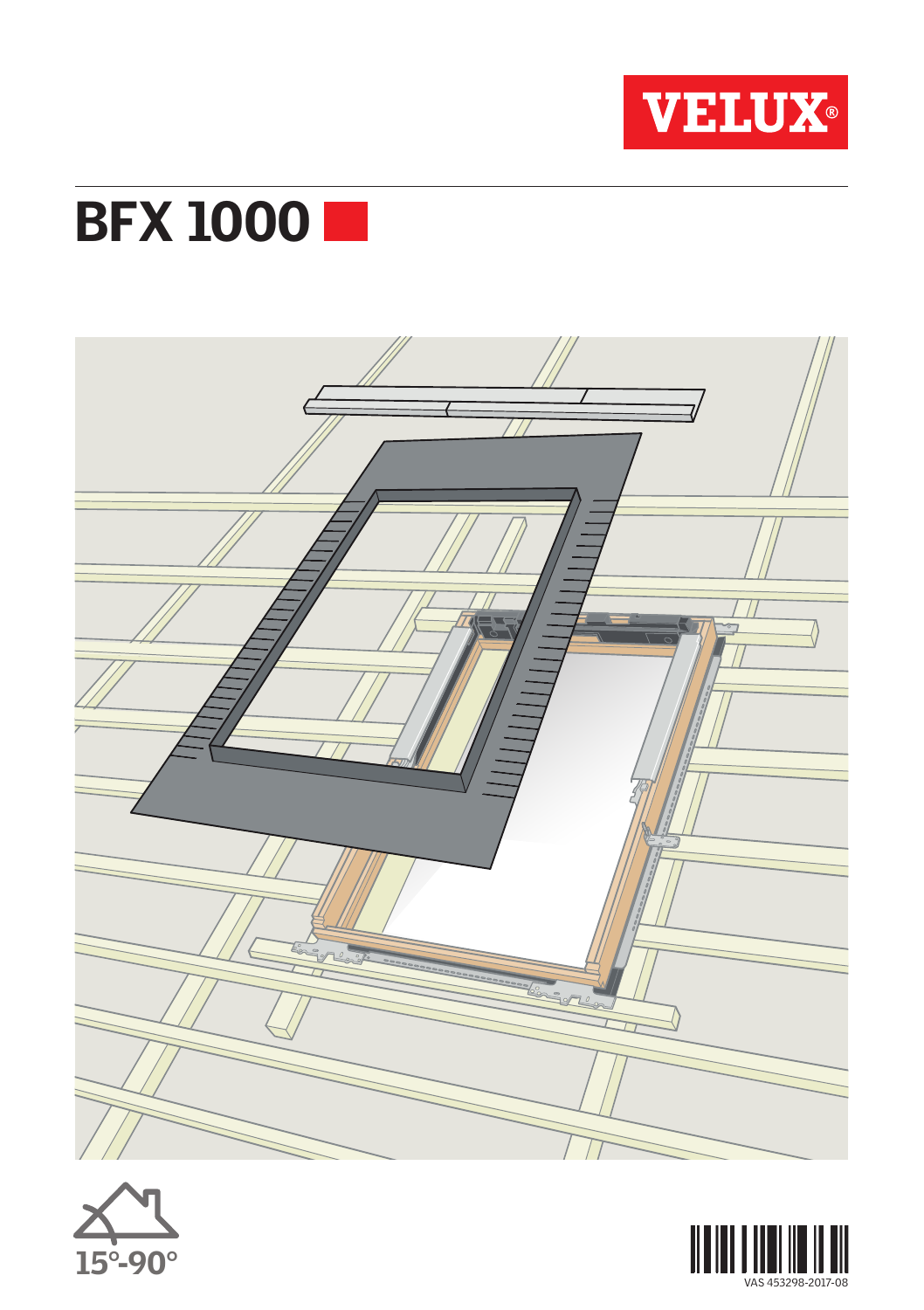



| 13                                           |             |
|----------------------------------------------|-------------|
| EN 13859-1:2014                              |             |
| Notified body: 0338                          |             |
| <b>BFX</b>                                   |             |
| Flexible sheet for underlays for roofs       |             |
| <b>Reaction to fire:</b>                     | Class E     |
| Resistance to water penetration:             |             |
| - before artificial ageing:                  | Class W1    |
| - after artificial ageing:                   | Class W1    |
| Tensile strength in longitudinal direction:  |             |
| - before artificial ageing:                  | 200 N/50 mm |
| - after artificial ageing:                   | 120 N/50 mm |
| Tensile strength in transverse direction:    |             |
| - before artificial ageing:                  | 200 N/50 mm |
| - after artificial ageing:                   | 120 N/50 mm |
| Elongation in longitudinal direction:        |             |
| - before artificial ageing:                  | <b>NPD</b>  |
| - after artificial ageing:                   | <b>NPD</b>  |
| Elongation in transverse direction:          |             |
| - before artificial ageing:                  | <b>NPD</b>  |
| - after artificial ageing:                   | <b>NPD</b>  |
| Tear resistance:                             |             |
| - longitudinal direction:                    | <b>NPD</b>  |
| - transverse direction:                      | <b>NPD</b>  |
| Flexibility at low temperature (pliability): | <b>NPD</b>  |
| Artificial ageing behavior, concerning:      |             |
| - resistance to water penetration:           | <b>NPD</b>  |
| - tensile strength:                          | <b>NPD</b>  |
| <b>VELUX A/S</b>                             |             |
| Ådalsvej 99                                  |             |
| DK-2970 Hørsholm                             |             |
| www.velux.com/ce                             |             |